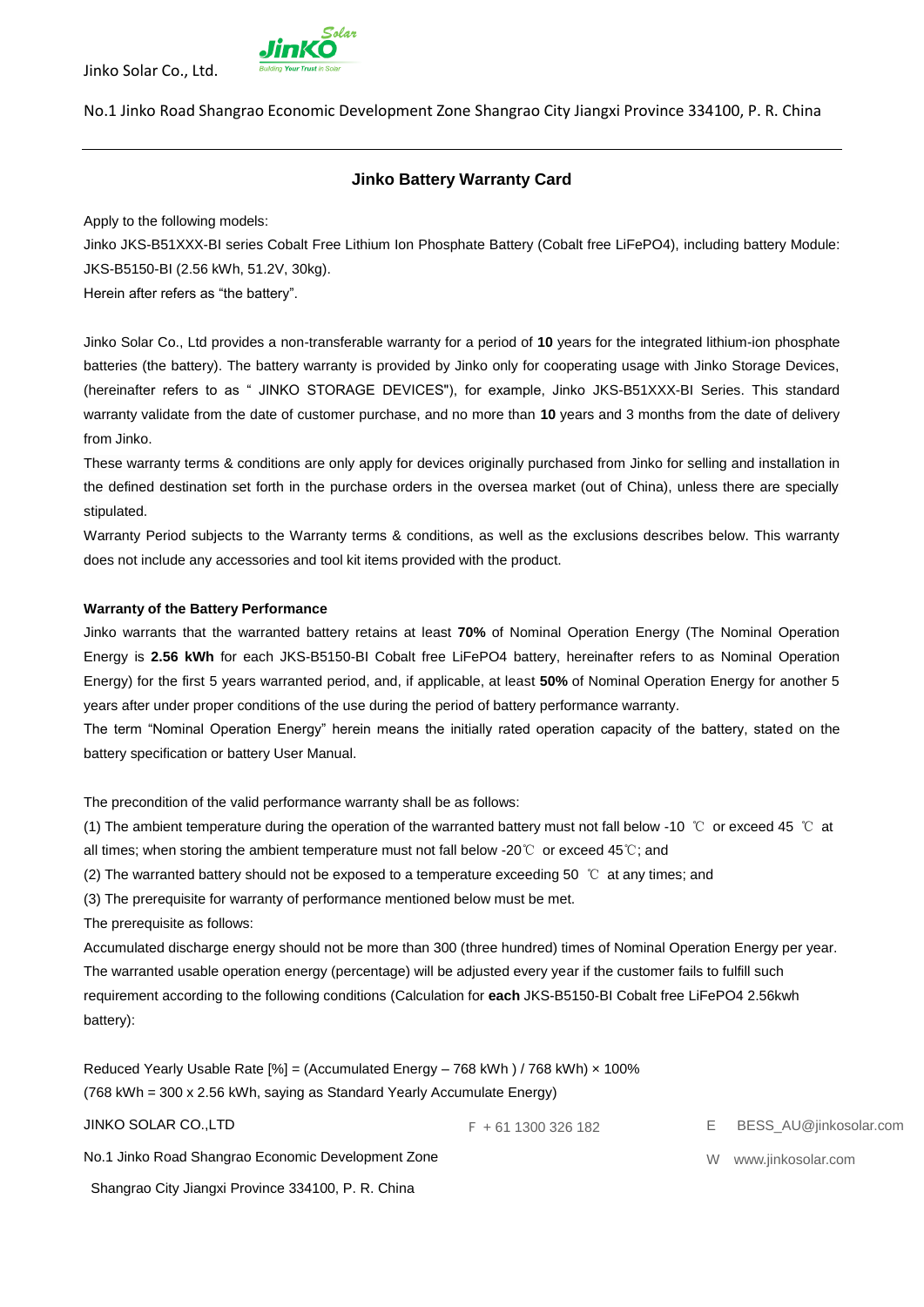

No.1 Jinko Road Shangrao Economic Development Zone Shangrao City Jiangxi Province 334100, P. R. China

The total reduced warranted usable energy is the summation of Reduced Yearly Usable Rate in each year warranted.

- If 0% < Total Reduced Usable Rate <10%, then the warranted usable operation energy will be reduced by Usable Rate ×0.5

- If 10% ≤Total Reduced Usable Rate <20%, then the warranted usable operation energy will be reduced by Usable Rate×0.8

- If 20% ≤Total Reduced Usable Rate <30%, then the warranted usable operation energy will be reduced by Usable Rate ×1.3

In the event of the battery had accumulated for years, but no detailed data for each year. Then the following calculation conditions will apply:

Total Reduced Usable Rate [%] = ( (Total Accumulated Energy/ Number of accumulate years – 768 kWh ) / 768 kWh) ×Number of accumulate years × 100%

- If 0% < Total Reduced Usable Rate <10%, then the warranted usable operation energy will be reduced by Usable Rate  $×0.6$ 

- If 10% ≤Total Reduced Usable Rate <20%, then the warranted usable operation energy will be reduced by Usable Rate×0.9

- If 20% ≤Total Reduced Usable Rate <30%, then the warranted usable operation energy will be reduced by Usable Rate ×1.4

In any event, if the calculated Total Reduced Usable Rate is more than 30%, then the performance warranty is void due to the overuse or misuse..

Example 1, if the year 1 accumulated discharge energy is 800 kWh, then the warranted usable energy would be reduced by 2.08% because:

Use rate: 4.16 % = (800-768) / 768 x 100%

Reduced warranted usable energy: 2.08% = 4.16 % \* 0.5

And, if the year 2 reduced warranted usable energy calculated is 2.5%,

Then the Total Reduced Warranted Usable Rate are 2.08%+2.5%=4.58%.

Example 2, if the accumulated discharge energy for 3 years is 2500 kWh, then the warranted usable energy would be reduced by 5.10% because:

Usable rate: 8.50 % = ((2500/3-768) / 768) x 3 x 100% Reduced warranted usable energy:  $5.10\% = 8.50\% * 0.6$ 

The calculation method for battery Model with several JKS-B5150-BI (2.56 kWh, 51.2V, 30Kg) Modules would be accordingly. But the Standard Yearly Accumulate Energy would be N\*768 kWh (768 kWh = 300 x 2.56 kWh, N stand for number of JKS-B5150-BI battery modules).

| JINKO SOLAR COLTD                                  | $F + 611300326182$ | E BESS AU@jinkosolar.com |
|----------------------------------------------------|--------------------|--------------------------|
| No.1 Jinko Road Shangrao Economic Development Zone |                    | W www.iinkosolar.com     |
| Shangrao City Jiangxi Province 334100, P. R. China |                    |                          |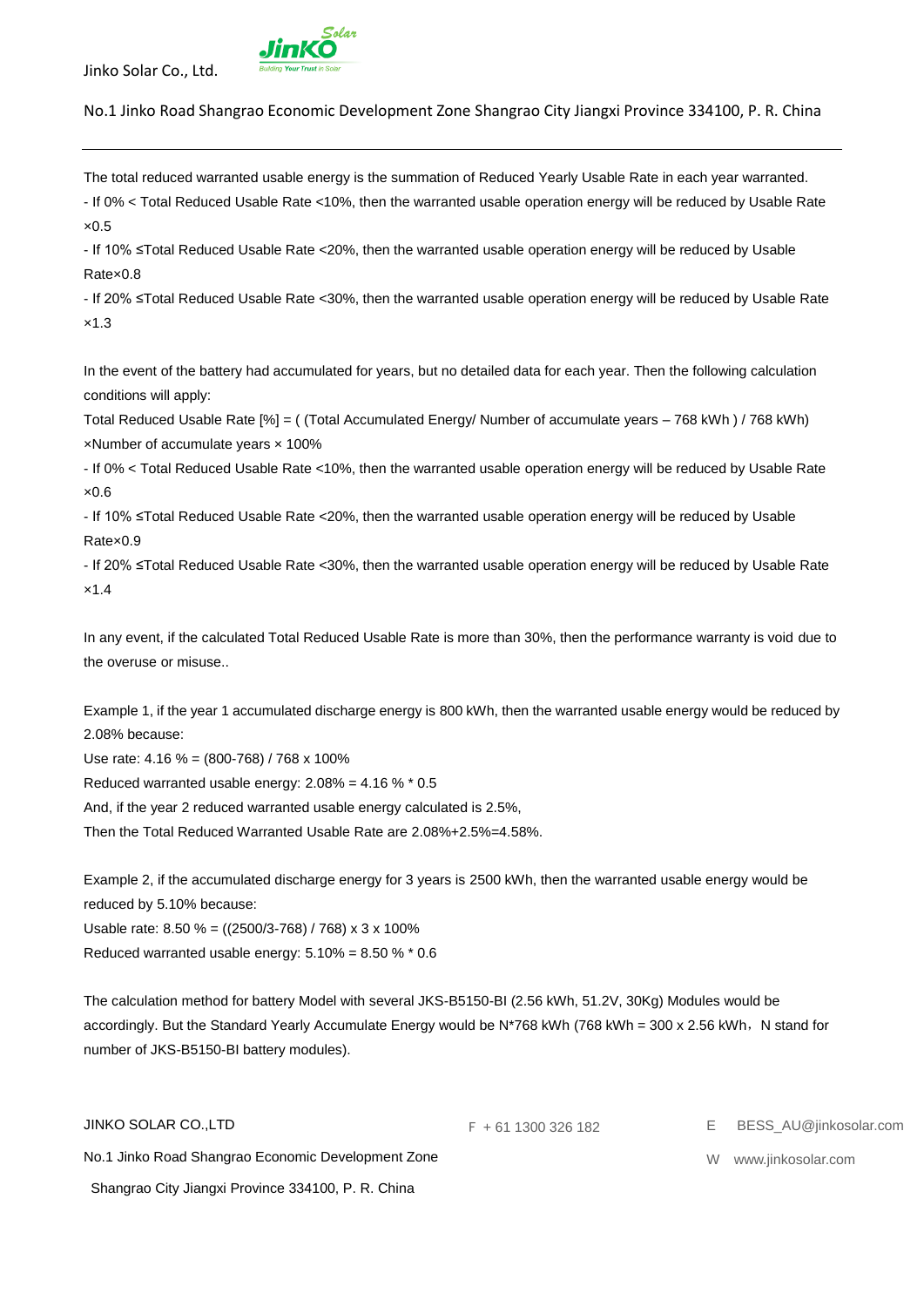

### No.1 Jinko Road Shangrao Economic Development Zone Shangrao City Jiangxi Province 334100, P. R. China

For claiming Warranty of Performance, proof of accumulated date shall be submitted. Proof of accumulated date can represents as: Jinko device monitoring date, pictures of JINKO STORAGE DEVICES LCD display showing the total discharge energy. In addition, in the event of no proof of battery accumulated data can be provided, the Warranty of Battery performance is NOT valid or covered.

In addition, after the battery warranty had expired, customer (installer or end user) is required to remove the battery from the storage system, contact the supplier and replace it with a new or proper one under warranty. Jinko does not responsible for unexpected hurt, damage or sequence (electric shock, fire, etc) for warranty expired or void batteries.

### **Exclusion of Warranty**

This warranty includes defects of design, components and manufacturing, but excludes from the following damage due to:

- Breaking the product seal (opening the casing);
- Transport damage, or other kind of physical damage, example, damage from falls;
- Use with other devices instead of JINKO STORAGE DEVICES, constantly or temporarily; For example, charge with other devices instead of JINKO STORAGE DEVICES, use as DC source for other devices;
- Outdoor installation or outdoor usage without proper shelter.
- Failure to observe the user manual, the installation guide, and the maintenance regulations;
- Unauthorized Modifications, changes, or attempted repairs;
- Incorrect use or inappropriate operation; Connect or mix with different type of battery modules
- Insufficient ventilation of the device; Installation under the direct sun light; Installation adjacent to thermal source;
- Fail to meet the storage temperature requirement: -20℃ to +45℃;
- Fail to meet the operating environmental requirement: charging temperature -10℃ to +45℃, discharging temperature
- -10℃ to +45℃; humidity range 5% to 95% no condensation, installation altitude should be less than 2000 meters.
- Failure to observe the applicable safety regulations;
- Defects or non-conformities which are caused by normal wear and tear,
- •The serial number on the Product can no longer be identified or has been modified.

• Force majeure and any other such defects caused by external influences including unusual physical or electrical stress (power failure surges, lightning, flood, fire, storm, accidental breakage);

**The warranty does not apply if the obligations and exclusions described above are not complied or not observed.** 

## **Warranty condition**

It is required that the battery system (charge & discharge device and the battery itself) should under monitoring on Jinko monitoring platform. The battery warranty would reduce to **3** years without monitoring.

Jinko monitoring platform would monitor the battery's performance constantly, report battery failure when it occurs. The monitoring allow us to diagnose and fix the problem remotely. Each time if a warranty claim is made for a battery that without monitoring, then the installer or the end user is obliged to organize a qualified personnel to conduct an onsite inspection & data collection under the instruction of Jinko.

JINKO SOLAR CO.,LTD

F + 61 1300 326 182 E BESS\_AU@jinkosolar.com

No.1 Jinko Road Shangrao Economic Development Zone Shangrao City Jiangxi Province 334100, P. R. China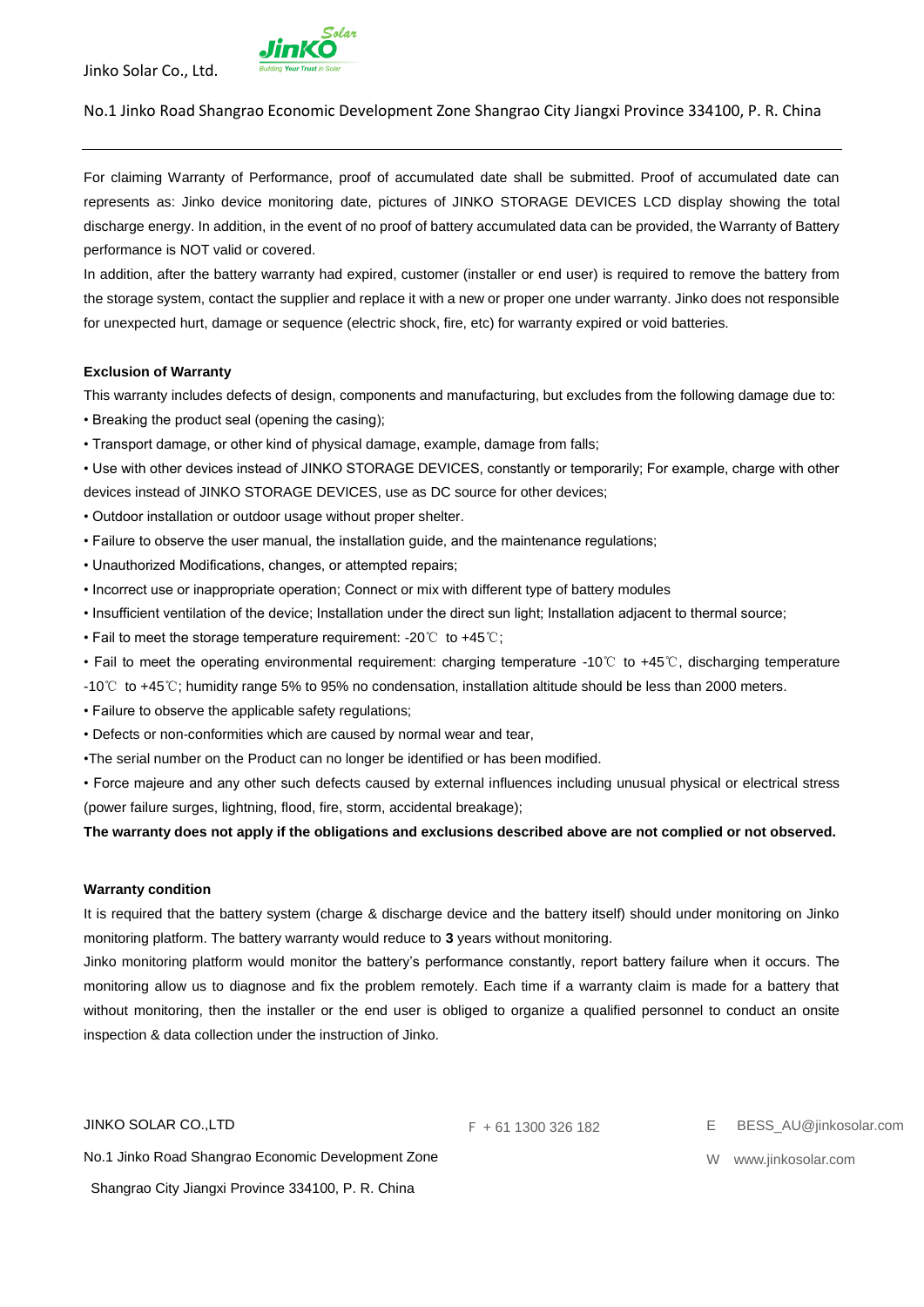

A warranty case occurs when the battery shows a malfunction which no longer enables the intended use. Please report defective devices with a detailed error description and the error code displayed on JINKO STORAGE DEVICES LCD screen.

If a device becomes defective during the agreed Jinko factory warranty period and provided that it will not be impossible or unreasonable, the device will be, as selected at discretion of Jinko:

- Repaired by Jinko, or
- Repaired on-site, or

• Exchange for a replacement device of equivalent value according to the model and age.

In the latter case, the remainder of the warranty entitlement will be transferred to the replacement device. In this case, you do not receive a new warranty card or certificate since your entitlement is documented at Jinko.

In any event, a replacement or repair shall not justify the renewal or new beginning of the warranty period. In the event of the warranted battery model is not available in the market anymore, then Jinko, it's eligible to at its own discretion, replace it with different kind of product with equivalent functions and performances

In any event, the installation of the battery for customer shall be completed within 6 (SIX) months from the date of delivery from Jinko.

In the latter 5 years, Jinko have the exclusive right to determine how to carry out the remained battery warranty, including buy it back with a pro rata / proper price according its remaining warranty period or performance conditions, or renew it by a recent technology brand new battery with a reasonable price payable by the customer. In case Jinko provide replacement for customers, Jinko are not responsible for any other sorts of costs during the service procedure in that period, including (but not limited to) logistics fare, labor cost, any kind of compensation. Also the replacement may have a little flaw on its surface, and the warranty excludes any general defects, if battery is still can be charging and discharging.

Excessiveness in the meaning above exists in particular if the cost of the measures for Jinko would be unreasonable

- In view of the value that the device would have without the defect,
- Taking into account the significance of the defect, and

• After consideration of alternative workaround possibilities that Jinko customers could revert to without significant inconvenience.

In the event that the reported defect or malfunction is caused by installation errors or incorrect connection of the equipment the customer will be required to pay the costs related to the unduly performed assistance activity.

This warranty does not cover superficial or cosmetic defects, dents, marks or scratches, which do not affect the proper function of the battery, especially for warranty replacement devices.

Due to the technological progress, the replacement part or replacement device provided may not be compatible with the system monitoring or monitoring device, or other components installed on-site. Costs incurred as a result are not part of this warranty service and will not be covered by Jinko.

Except as herein expressly stated, there are no warranties or conditions, express or implied, by operation of law or otherwise, for any Jinko warranted battery thereof furnished hereunder. The parties agree that the implied warranties of

JINKO SOLAR CO.,LTD

F + 61 1300 326 182 E BESS\_AU@jinkosolar.com

No.1 Jinko Road Shangrao Economic Development Zone

Shangrao City Jiangxi Province 334100, P. R. China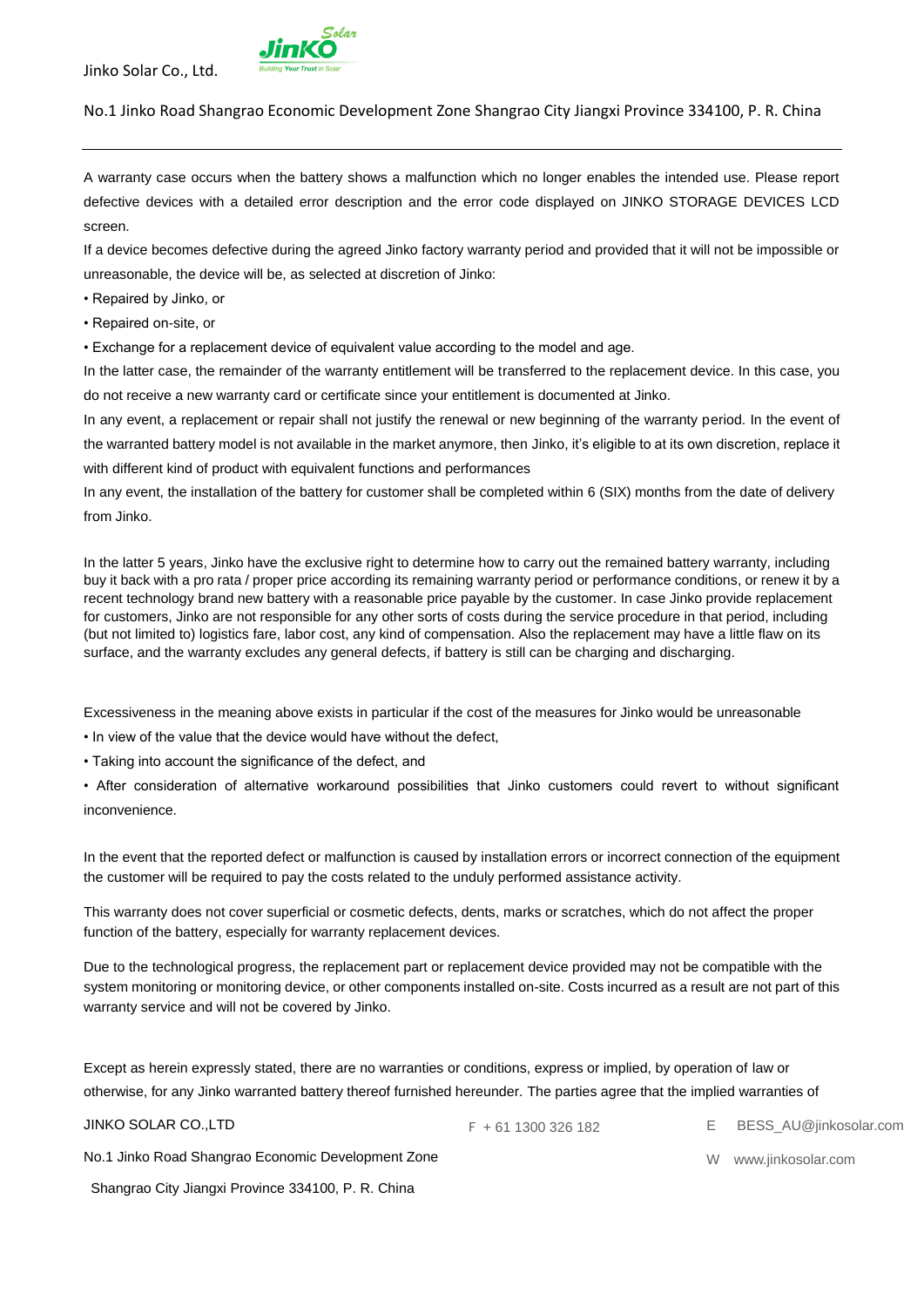

No.1 Jinko Road Shangrao Economic Development Zone Shangrao City Jiangxi Province 334100, P. R. China

merchantability and fitness for a particular purpose and all other warranties and/or guarantees, express or implied, are excluded from this transaction and shall not apply for the warranty of battery.

All other claims are excluded. in no event shall Jinko be liable for any special, incidental or consequential damages of any nature whatsoever for any reason (including, without limitation, lost profits, loss of use, loss of equipment or loss of revenues) , regardless of the legal theory on which any such claim may be made, even if advised of the possibility of such damages. Claims that go beyond to get a warranty replacement, in particular claims for compensation for direct or indirect losses including (by not limited to) labor cost and other kind of expenditures for carrying out the battery warranty, logistics fees, loss of electricity profits, etc, are also not covered by this warranty, unless Jinko is subject to statutory liability. In such cases, please contact the company that sold you the device. Possible claims in accordance with the product liability law remain unaffected.

This warranty does not restrict the warranty claims of the purchaser arising from the purchasing contract entered into with the seller of the batteries.

#### **Warranty Claim documents**

Please report the defective device to your supplier with this warranty card completed, in no later than 14 days after signs arise of a problem that might lead to a claim.

Supplier or end user is required to send the warranty claim form to Jinko or Authorized service partner with all the necessary information.

The warranty shall be performed if all of the following conditions are met:

This warranty card is present in its original form.

The original purchase & installation invoice of the battery, indicating the date of purchase or installation. And, a commissioning report signed by the end user and the installer, for the product installing and commissioning.

Jinko`s User manual provided with the battery has been followed.

The battery has consistently been used as intended at all times.

The capacity of the battery is under 50% of the Nominal Operation Energy of the within 10 years from the date of warranted period. Customer cooperates in determining whether or not the Nominal Operation Energy has been achieved by providing Jinko evidence via the monitoring system or JINKO STORAGE DEVICES or it can be measured and calculated using the following testing method and values:

①Ambient temperature: 25±2℃

②Initial temperature detected by BMS: 25±2℃

③Charge and discharge test method:

Testing method: Test environment: 25±2℃

1) Discharge at a constant current of 0.2C (10A) until the lowest cell voltage is less than or equal to 2.5V or discharge according to the discharge mechanism recommended by Jinko to the discharge cut-off condition specified by Jinko;

2) Let stand for 30min or according to the shelf time specified by Jinko (stand still until the battery cell temperature reaches 25±2℃);

JINKO SOLAR CO.,LTD

No.1 Jinko Road Shangrao Economic Development Zone

Shangrao City Jiangxi Province 334100, P. R. China

F + 61 1300 326 182 E BESS\_AU@jinkosolar.com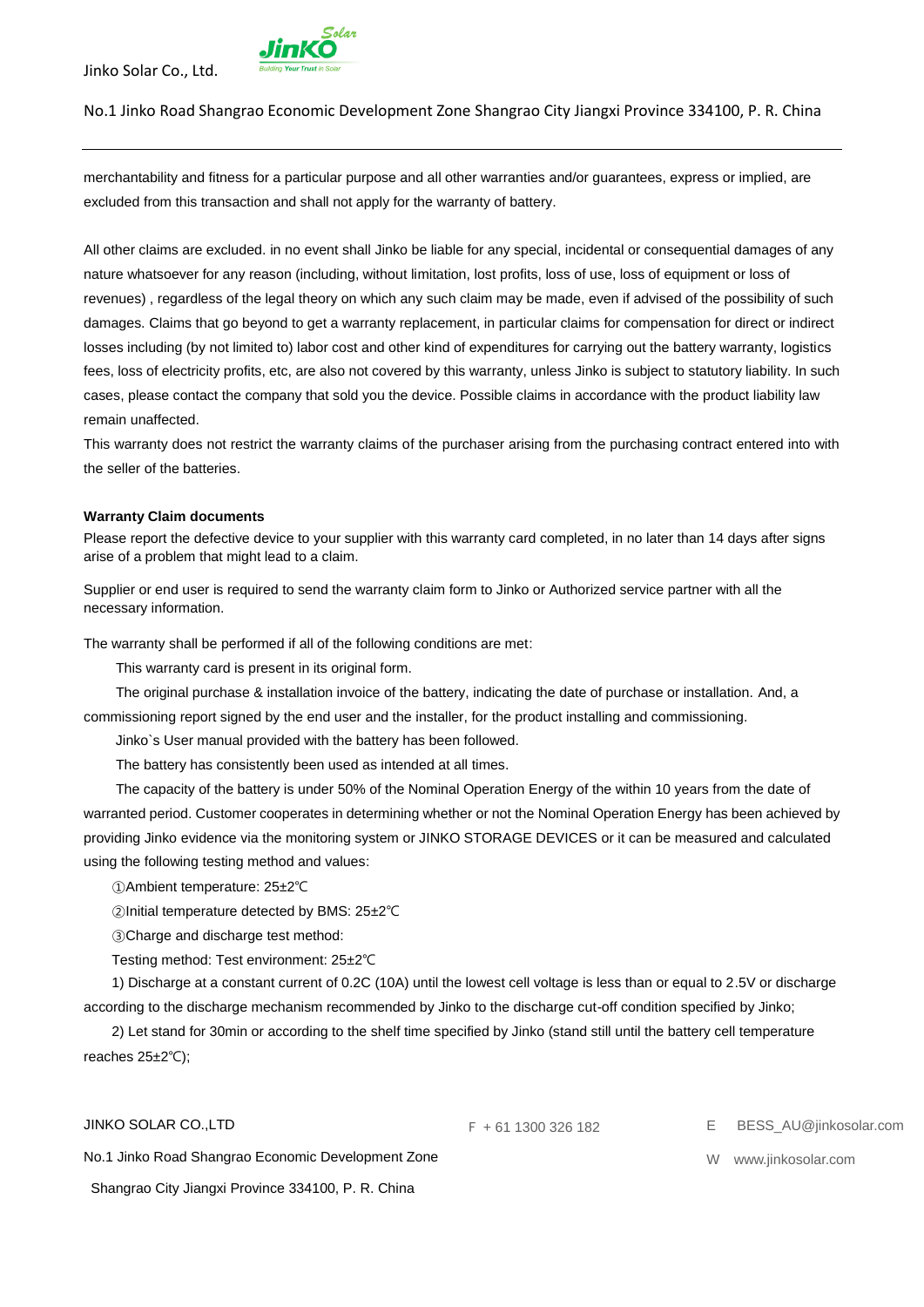.



3) Charge with a constant current of 0.2C (10A) to a total voltage of 56.4V, and charge with a constant voltage until the current is less than 0.02C (1A) or the highest cell voltage up to 3.65V. Or according to the charging mechanism recommended by Jinko to charge until reach to cut-off condition specified by the manufacturer;

4) Let stand for 30min or according to the shelf time specified by Jinko (stand still until the battery cell temperature reaches 25±2℃);

5) Discharge at a constant current of 0.2C (10A) to the lowest cell voltage ≤ 2.5V, or discharge according to the discharge mechanism recommended by Jinko to the discharge cut-off condition specified by Jinko; Record the total discharge amount during the discharge process (Q01 is calculated in Ah);

6) Let stand for 30min or according to the shelf time specified by Jinko (stand still until the battery cell temperature reaches 25±2℃);

7) Repeat steps 2-6, the discharge capacity is Q02, Q03 respectively, then the arithmetic average of the three discharge capacity is Q0. If the deviations of the test results Q01, Q02, Q03 and Q0 are all less than 1%, then Q0 is the available capacity of the battery system. If the deviation of the test results Q01, Q02, Q03 and Q0 is not less than 1%, it is necessary to repeat the available capacity test process until the discharge capacity for three consecutive times meets the conditions for the available capacity confirmation.

And the warranty condition is not affected by the Exclusion of Warranty stated above.

To make a warranty claim under this warranty, the installer or the end user must contact us as below, submit a Warranty Claim Form on the website warranty.Jinko.com, or via email address BESS\_AU@jinkosolar.com.

JINKO SOLAR AUSTRALIA HOLDINGS CO.PTY LTD

ABN: 93154662889 Tel :61 1300 326 182

ADD.:Suite 26, Level 2, 152 Marsden Street, Parramatta, Australia

In any event, submit the warranty claim form to Jinko within **1** (ONE) months on the failure of the battery.

Jinko will examine the submitted evidencing documents and then will decide whether to collect the battery and conduct a further inspection to verify the remaining capacity of the battery. In the case of the inspection of the remaining capacity indicates that the guaranteed capacity was not fallen short of, the costs and expenses associated with such inspection shall be reimbursed by Customer.

Jinko may contact customer for further details, in regards to the defective battery, requiring to complete root cause analysis testing of the product, or provide further evidence that can support the warranty claim.

Please store this warranty certificate in a safe place together with the original purchasing & installation invoice, and other related materials for the warranted battery. To determine the warranty entitlement, please submit copies of the warranty claim documents listed in above. Otherwise, Jinko is entitled to refuse warranty services.

In Australia, our goods come with guarantees that cannot be excluded under the Australian Consumer Law. You are entitled to a replacement or refund for a major failure and compensation for any other reasonably foreseeable loss or damage. You are also entitled to have the goods repaired or replaced if the goods fail to be of acceptable quality and the failure does not amount to a major failure.

JINKO SOLAR CO.,LTD

F + 61 1300 326 182 E BESS\_AU@jinkosolar.com

W www.jinkosolar.com

No.1 Jinko Road Shangrao Economic Development Zone

Shangrao City Jiangxi Province 334100, P. R. China